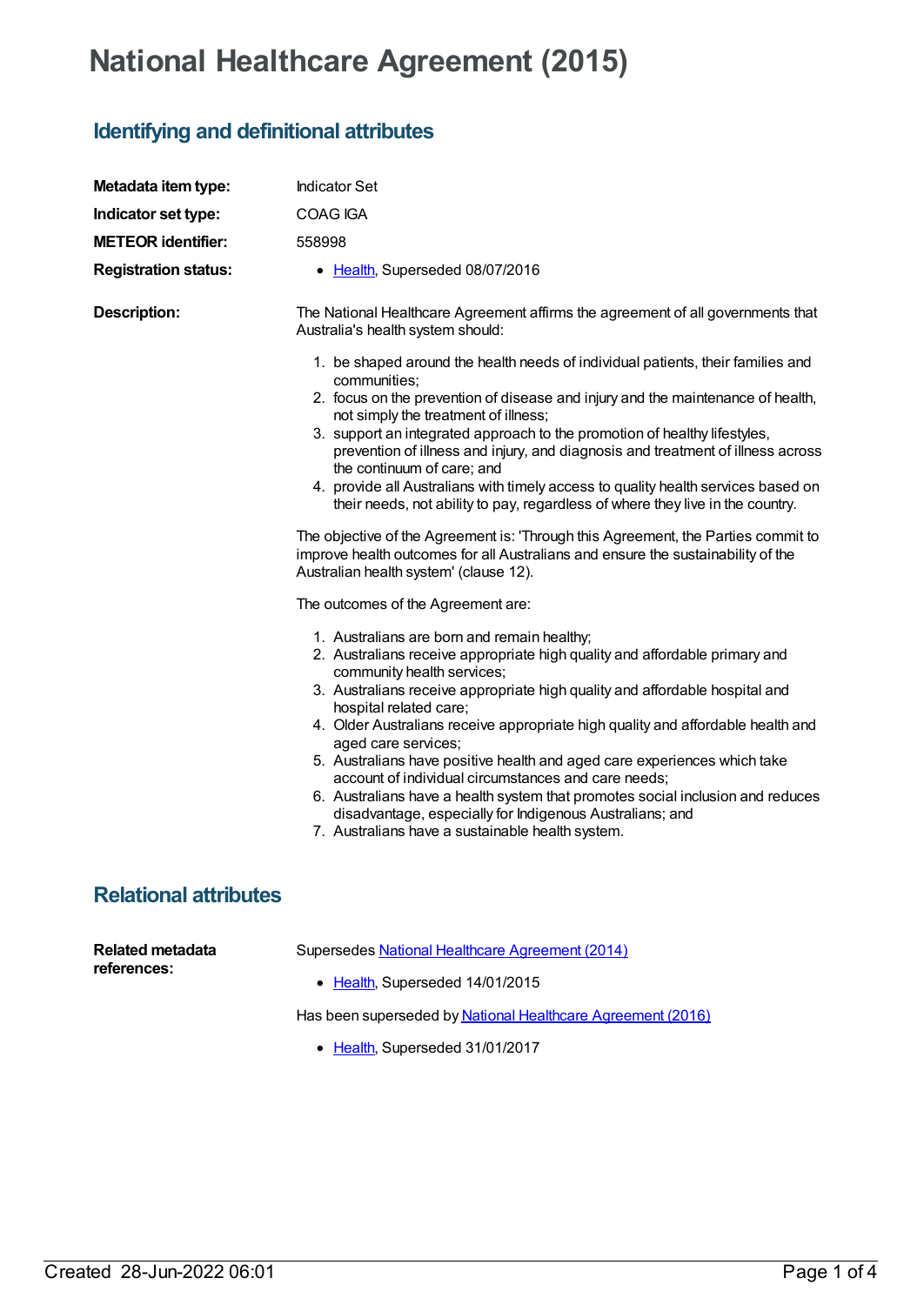| Outcome areas linked to<br>this Indicator set: | Aged CareHealth, Standard 07/07/2010                                                                                                                                                                                                                                                                  |
|------------------------------------------------|-------------------------------------------------------------------------------------------------------------------------------------------------------------------------------------------------------------------------------------------------------------------------------------------------------|
|                                                | Hospital and Related CareHealth, Standard 07/07/2010<br>National Health Performance Authority (retired), Retired 01/07/2016                                                                                                                                                                           |
|                                                | Patient ExperienceHealth, Standard 07/07/2010                                                                                                                                                                                                                                                         |
|                                                | PreventionHealth, Standard 07/07/2010                                                                                                                                                                                                                                                                 |
|                                                | <b>Primary and Community HealthHealth, Standard 07/07/2010</b>                                                                                                                                                                                                                                        |
|                                                | SustainabilityHealth, Standard 07/07/2010                                                                                                                                                                                                                                                             |
| Indicators linked to this<br>Indicator set:    | National Healthcare Agreement: PB a-Better health: close the life expectancy gap<br>for Indigenous Australians within a generation, 2015<br>Health, Superseded 08/07/2016                                                                                                                             |
|                                                | National Healthcare Agreement: PB b-Better health: halve the mortality gap for<br>Indigenous children under five by 2018, 2015<br>Health, Superseded 08/07/2016                                                                                                                                       |
|                                                | National Healthcare Agreement: PB c-Better health: reduce the age-adjusted<br>prevalence rate for Type 2 diabetes to 2000 levels (equivalent to a national<br>prevalence rate (for 25 years and over) of 7.1 per cent) by 2023, 2015<br>Health, Superseded 08/07/2016                                 |
|                                                | National Healthcare Agreement: PB d-Better health: by 2018, increase by five<br>percentage points the proportion of Australian adults and children at a healthy body<br>weight, over the 2009 baseline, 2015<br>Health, Superseded 08/07/2016                                                         |
|                                                | National Healthcare Agreement: PB e-Better health: by 2018, reduce the national                                                                                                                                                                                                                       |
|                                                | smoking rate to 10 per cent of the population and halve the Indigenous smoking<br>rate over the 2009 baseline, 2015<br>Health, Superseded 08/07/2016                                                                                                                                                  |
|                                                | National Healthcare Agreement: PB f-By 2014-15, improve the provision of primary<br>care and reduce the proportion of potentially preventable hospital admissions by<br>7.6 per cent over the 2006-07 baseline to 8.5 per cent of total hospital admissions,<br>2015<br>Health, Superseded 08/07/2016 |
|                                                | National Healthcare Agreement: PB g-Better health: the rate of Staphylococcus<br>aureus (including MRSA) bacteraemia is no more than 2.0 per 10,000 occupied<br>bed days for acute care public hospitals by 2011–12 in each state and territory.<br>2015                                              |
|                                                | Health, Superseded 08/07/2016                                                                                                                                                                                                                                                                         |
|                                                | National Healthcare Agreement: P101-Proportion of babies born of low birth<br>weight, 2015<br>Health, Superseded 08/07/2016                                                                                                                                                                           |
|                                                | National Healthcare Agreement: P102-Incidence of selected cancers, 2015                                                                                                                                                                                                                               |
|                                                | Health, Superseded 08/07/2016                                                                                                                                                                                                                                                                         |
|                                                | National Healthcare Agreement: PI03-Prevalence of overweight and obesity, 2015<br>Health, Superseded 08/07/2016                                                                                                                                                                                       |
|                                                | National Healthcare Agreement: PI04-Rates of current daily smokers, 2015<br>Health, Superseded 08/07/2016                                                                                                                                                                                             |
|                                                | National Healthcare Agreement: PI05-Levels of risky alcohol consumption, 2015<br>Health, Superseded 08/07/2016                                                                                                                                                                                        |
|                                                | National Healthcare Agreement: P106-Life expectancy, 2015<br>Health, Superseded 08/07/2016                                                                                                                                                                                                            |
|                                                | National Healthcare Agreement: PI07-Infant and young child mortality rate, 2015<br>Health, Superseded 08/07/2016                                                                                                                                                                                      |

[Health](https://meteor.aihw.gov.au/RegistrationAuthority/12), Superseded 08/07/2016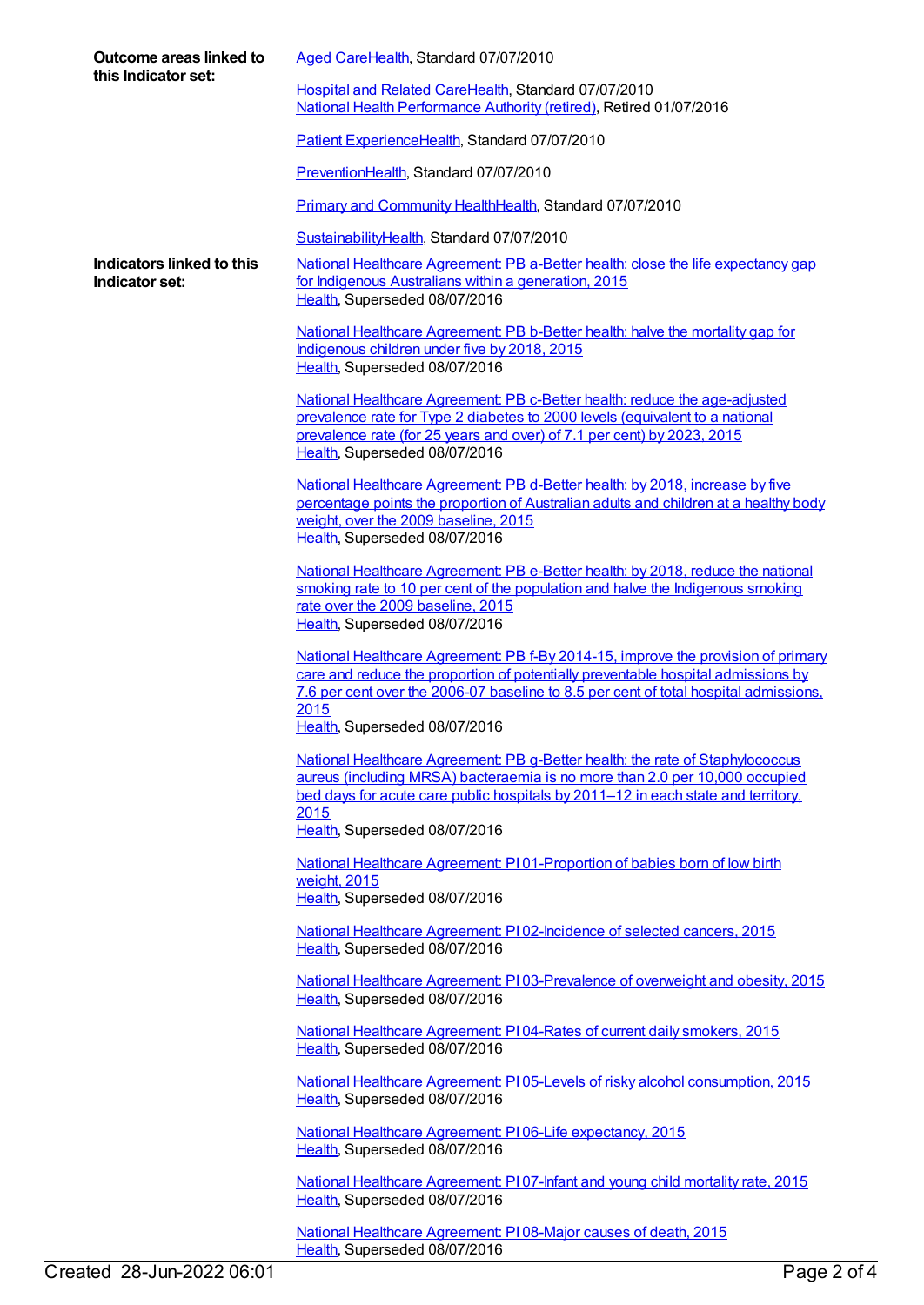National Healthcare Agreement: PI [09-Incidence](https://meteor.aihw.gov.au/content/559050) of heart attacks (acute coronary events), 2015 [Health](https://meteor.aihw.gov.au/RegistrationAuthority/12), Superseded 08/07/2016

National Healthcare Agreement: PI [10-Prevalence](https://meteor.aihw.gov.au/content/559048) of Type 2 diabetes, 2015 [Health](https://meteor.aihw.gov.au/RegistrationAuthority/12), Superseded 08/07/2016

National Healthcare Agreement: PI [11-Proportion](https://meteor.aihw.gov.au/content/559046) of adults with very high levels of psychological distress, 2015 [Health](https://meteor.aihw.gov.au/RegistrationAuthority/12), Superseded 08/07/2016

National Healthcare [Agreement:](https://meteor.aihw.gov.au/content/559044) PI 12-Waiting times for GPs, 2015 [Health](https://meteor.aihw.gov.au/RegistrationAuthority/12), Superseded 08/07/2016

National Healthcare [Agreement:](https://meteor.aihw.gov.au/content/559042) PI 13-Waiting times for public dentistry, 2015 [Health](https://meteor.aihw.gov.au/RegistrationAuthority/12), Superseded 08/07/2016

National Healthcare [Agreement:](https://meteor.aihw.gov.au/content/559040) PI 14-People deferring access to selected healthcare due to financial barriers, 2015 [Health](https://meteor.aihw.gov.au/RegistrationAuthority/12), Superseded 08/07/2016

National Healthcare Agreement: PI 15-Effective [management](https://meteor.aihw.gov.au/content/559038) of diabetes, 2015 [Health](https://meteor.aihw.gov.au/RegistrationAuthority/12), Superseded 08/07/2016

National Healthcare Agreement: PI [16-Potentially](https://meteor.aihw.gov.au/content/559036) avoidable deaths, 2015 [Health](https://meteor.aihw.gov.au/RegistrationAuthority/12), Superseded 08/07/2016

National Healthcare Agreement: PI [17-Treatment](https://meteor.aihw.gov.au/content/559034) rates for mental illness, 2015 [Health](https://meteor.aihw.gov.au/RegistrationAuthority/12), Superseded 08/07/2016

National Healthcare Agreement: PI 18-Selected potentially preventable [hospitalisations,](https://meteor.aihw.gov.au/content/559032) 2015 [Health](https://meteor.aihw.gov.au/RegistrationAuthority/12), Superseded 08/07/2016

National Healthcare Agreement: PI [19-Selected](https://meteor.aihw.gov.au/content/588731) potentially avoidable GP-type presentations to emergency departments, 2015 [Health](https://meteor.aihw.gov.au/RegistrationAuthority/12), Superseded 08/07/2016

National Healthcare Agreement: PI [20a-Waiting](https://meteor.aihw.gov.au/content/559030) times for elective surgery: waiting times in days, 2015 [Health](https://meteor.aihw.gov.au/RegistrationAuthority/12), Superseded 08/07/2016

National Healthcare Agreement: PI [20b-Waiting](https://meteor.aihw.gov.au/content/559028) times for elective surgery: proportion seen on time, 2015 [Health](https://meteor.aihw.gov.au/RegistrationAuthority/12), Superseded 08/07/2016

National Healthcare Agreement: PI [21a-Waiting](https://meteor.aihw.gov.au/content/559026) times for emergency hospital care: Proportion seen on time, 2015 [Health](https://meteor.aihw.gov.au/RegistrationAuthority/12), Superseded 08/07/2016

National Healthcare Agreement: PI [21b-Waiting](https://meteor.aihw.gov.au/content/559024) times for emergency hospital care: Proportion completed within four hours, 2015 [Health](https://meteor.aihw.gov.au/RegistrationAuthority/12), Superseded 08/07/2016

National Healthcare Agreement: PI [22-Healthcare](https://meteor.aihw.gov.au/content/559022) associated infections, 2015 [Health](https://meteor.aihw.gov.au/RegistrationAuthority/12), Superseded 08/07/2016

National Healthcare Agreement: PI [23-Unplanned](https://meteor.aihw.gov.au/content/559020) hospital readmission rates, 2015 [Health](https://meteor.aihw.gov.au/RegistrationAuthority/12), Superseded 08/07/2016

National Healthcare [Agreement:](https://meteor.aihw.gov.au/content/559018) PI 24-Survival of people diagnosed with notifiable cancers, 2015 [Health](https://meteor.aihw.gov.au/RegistrationAuthority/12), Superseded 08/07/2016

National Healthcare [Agreement:](https://meteor.aihw.gov.au/content/559016) PI 25-Rate of community follow up within first seven days of discharge from a psychiatric admission, 2015 [Health](https://meteor.aihw.gov.au/RegistrationAuthority/12), Superseded 08/07/2016

National Healthcare Agreement: PI [26-Residential](https://meteor.aihw.gov.au/content/559014) and community aged care places per 1,000 population aged 70+ years (and Aboriginal and Torres Strait Islander people aged 50-69 years), 2015